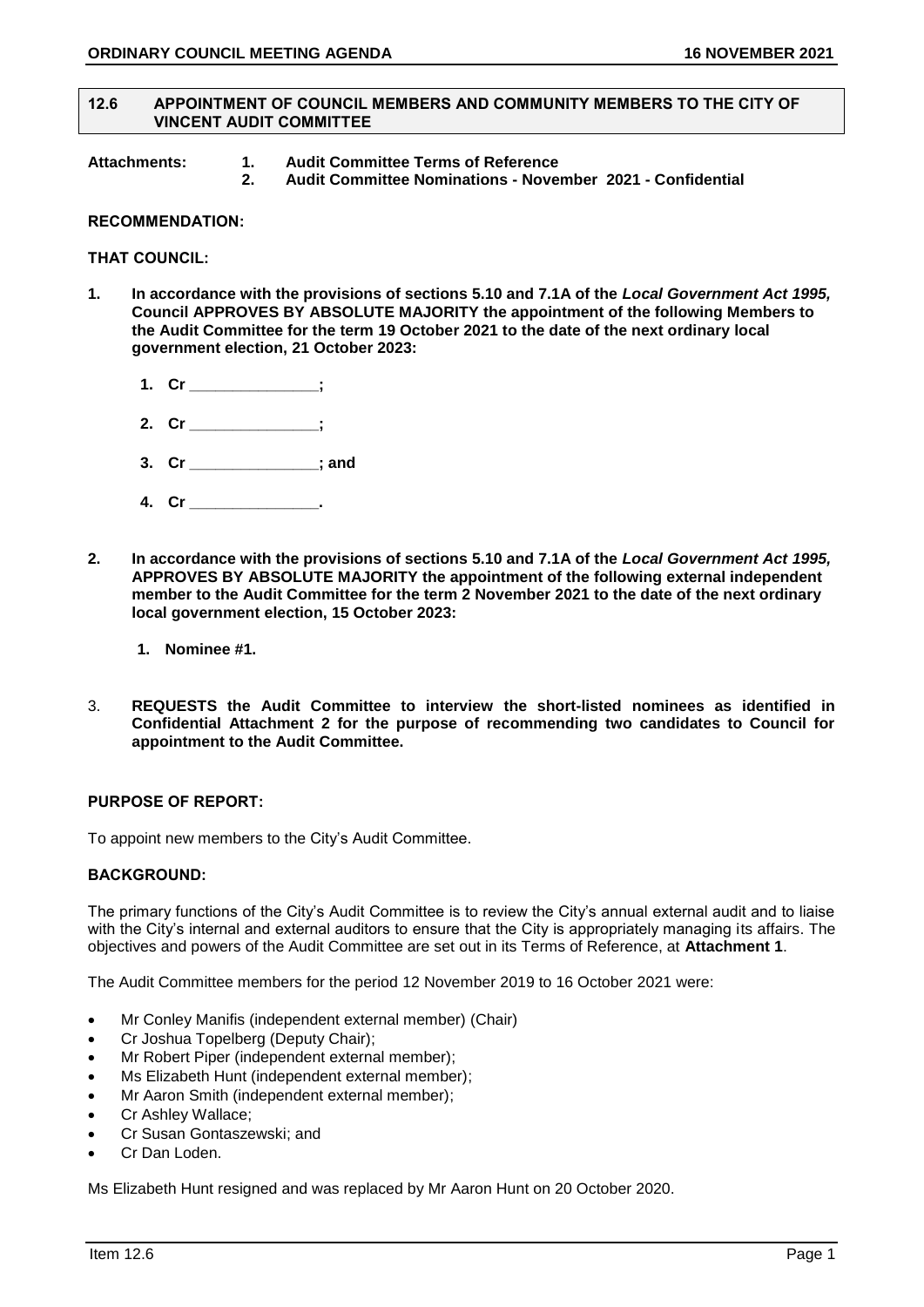In accordance with the Terms of Reference, the term of membership of the City's current Audit Committee members expired on the day of the ordinary local government election, 16 October 2021.

# **DETAILS:**

The Audit Committee currently comprises of seven members, with up to three external independent members.

Administration invited expressions of interest for suitably qualified persons to nominate for the external independent member positions. Advertisements were placed in the City's local papers, on the City's website and on the City's social media.

Nominees were requested to provide a current resume and a covering letter to demonstrate their knowledge and experience of:

- business or financial management/reporting;
- risk management systems and procedures;
- internal business controls; and
- legislative compliance programs.

The Audit Committee Terms of Reference also require that an Independent Member must be a resident or property owner within the City of Vincent.

A total of ten nominations were received at the time of writing this report. Nominations closed 5:00pm on 3 November 2021. Administration has reviewed the nominations in accordance with the selection criteria above – see Confidential Attachment.

In assessing the nominations there are several high-quality candidates. It is proposed that one nominee be appointed, and the appointed Chair of the Audit committee participate in interviewing the short-list of remaining nominees and recommend a further two candidates for appointment by Council.

The Audit Committee meetings are held approximately every two months, or more regularly as required. In 2021 there were 6 meetings. The proposed meeting dates for 2022 will be presented to the Audit Committee meeting on 30 November 2021 for approval.

# Proposed Reforms to the Local Government Act 1995 – Audit Committees

On Wednesday 10 November 2021 the Minister for Local Government released the Local Government Reform package which included proposed reforms to the composition of local government audit committees.

The following table notes the current and proposed arrangements –

| <b>Current Requirements</b>                                                                                                                                                          | <b>Proposed Reforms</b>                                                                                                                                                                                      |
|--------------------------------------------------------------------------------------------------------------------------------------------------------------------------------------|--------------------------------------------------------------------------------------------------------------------------------------------------------------------------------------------------------------|
| Local governments must establish an Audit<br>Committee that has three or more persons, with<br>the majority to be council members.<br>The Audit Committee is to guide and assist the | To ensure independent oversight, it is proposed<br>$\bullet$<br>the Chair of any Audit Committee be required to<br>be an independent person who is not on council<br>or an employee of the local government. |
| local government in carrying out the local<br>government's functions in relation to audits<br>conducted under the Act.                                                               | Audit Committees would also need to consider<br>$\bullet$<br>proactive risk management.<br>To reduce costs, it is proposed that local<br>$\bullet$                                                           |
| The Panel Report identified that Audit Committees<br>should be expanded, including to provide improved<br>risk management.                                                           | governments should be able to establish shared<br>Regional Audit Committees.                                                                                                                                 |
|                                                                                                                                                                                      | The Committees would be able to include council<br>members but would be required to include a majority<br>of independent members and an independent<br>chairperson.                                          |

The current Audit Committee Terms of Reference requires the following in relation to the Chairperson –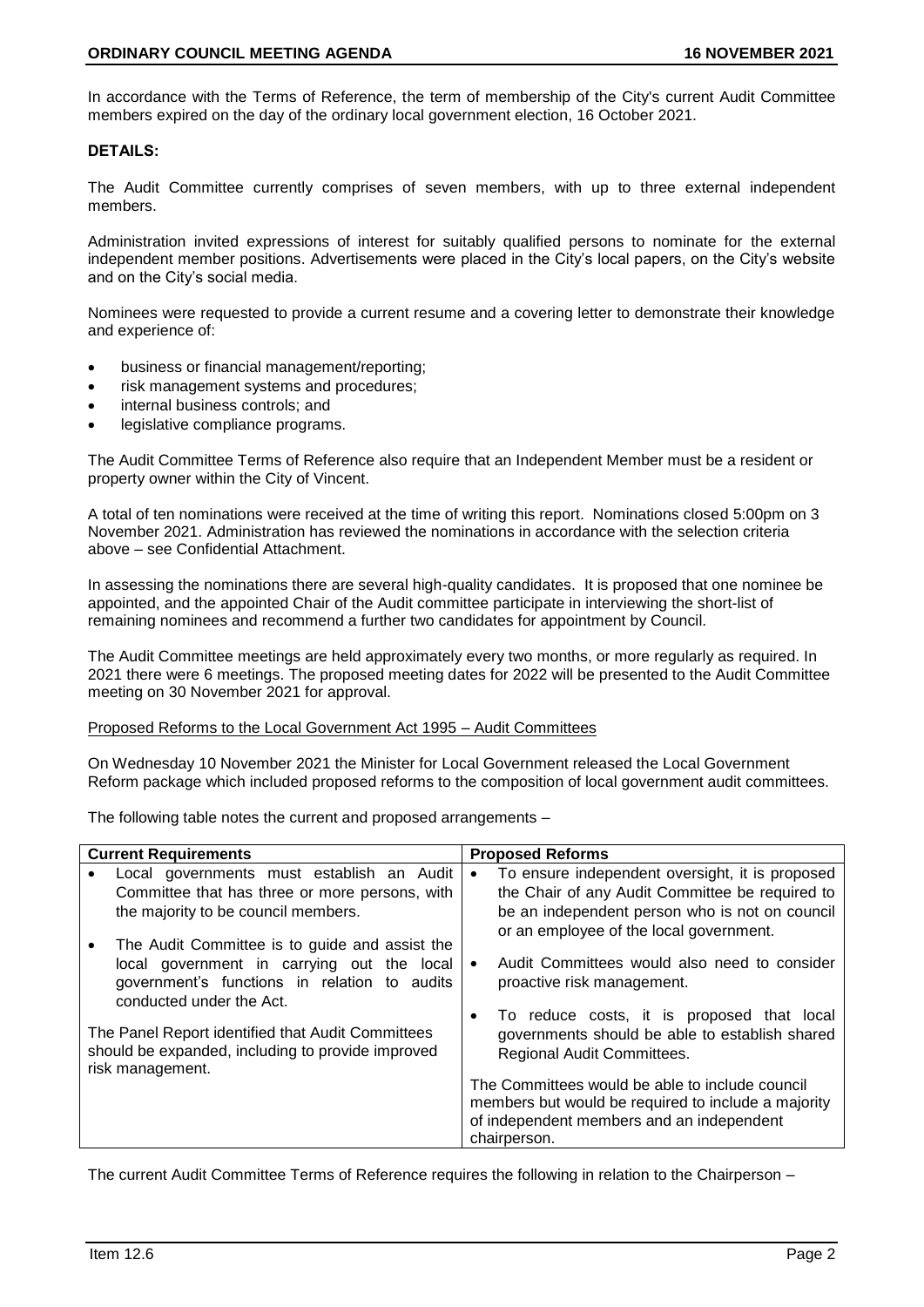# *4. CHAIRPERSON*

- *The position of Chairperson shall be appointed by a vote of the committee following a call for nominations for the position;*
- *The Chairperson shall be appointed for a period of not more than 12 months, after which a new process of appointment shall occur;*
- *A Chairperson may be reappointed; and*
- *The Chairperson shall not be the Mayor.*

In accordance with contemporary practice, the City has previously appointed an Independent member as Chairperson, and this is reflected in the proposed reforms.

# **CONSULTATION/ADVERTISING:**

Nil.

# **LEGAL/POLICY:**

Council Policy No. 4.2.14 – Local Government Elections provides that:

*Election to Statutory Authorities, Committees, Advisory and Working Groups*

*(a) The Chief Executive Officer shall prepare a report for consideration of the Council at the first Ordinary Meeting of the Council to enable Council Members to be nominated and elected to a Committee of Council (in accordance with s.5.10 (2) of the Local Government Act 1995) as well as to be nominated and elected as delegates to Advisory and Working Groups and various organisations.*

Division 7.1A of the *Local Government Act 1995* sets out the requirement for Local Governments to establish an Audit Committee and sets out a range of requirements applicable to Audit Committees. Importantly, an Audit Committee must have at least 3 members, and the majority of members are to be Council Members.

The *Local Government (Audit) Regulations 1996* further prescribe the functions of an Audit Committee.

The Audit Committee Terms of Reference sets out in detail how the City's Audit Committee will function.

# **RISK MANAGEMENT IMPLICATIONS:**

Low: The Audit Committee plays a key role in addressing the City's corporate risks and ensuring legislative compliance. The selection of appropriately skilled and qualified members of the Audit Committee is important in addressing organisational risk and ensuring good corporate governance.

# **STRATEGIC IMPLICATIONS:**

This is in keeping with the City's *Strategic Community Plan 2018-2028*:

### Innovative and Accountable

*We are open and accountable to an engaged community.*

*Our community is aware of what we are doing and how we are meeting our goals.*

# **SUSTAINABILITY IMPLICATIONS:**

This does not contribute to any environmental sustainability outcomes. This action/activity is environmentally neutral.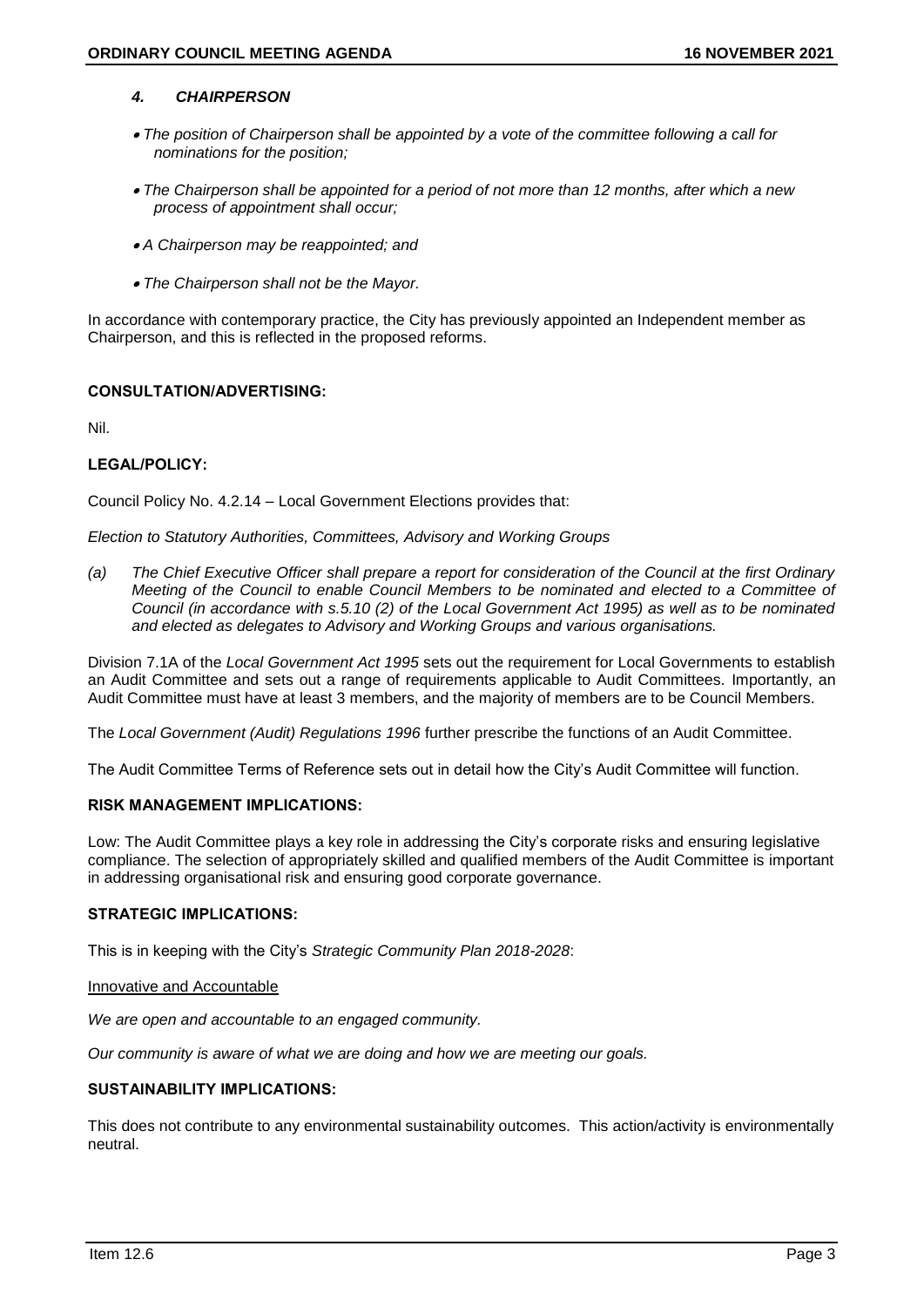# **PUBLIC HEALTH IMPLICATIONS:**

This does not contribute to any public health outcomes in the *City's Public Health Plan 2020-2025.*

# **FINANCIAL/BUDGET IMPLICATIONS:**

Nil.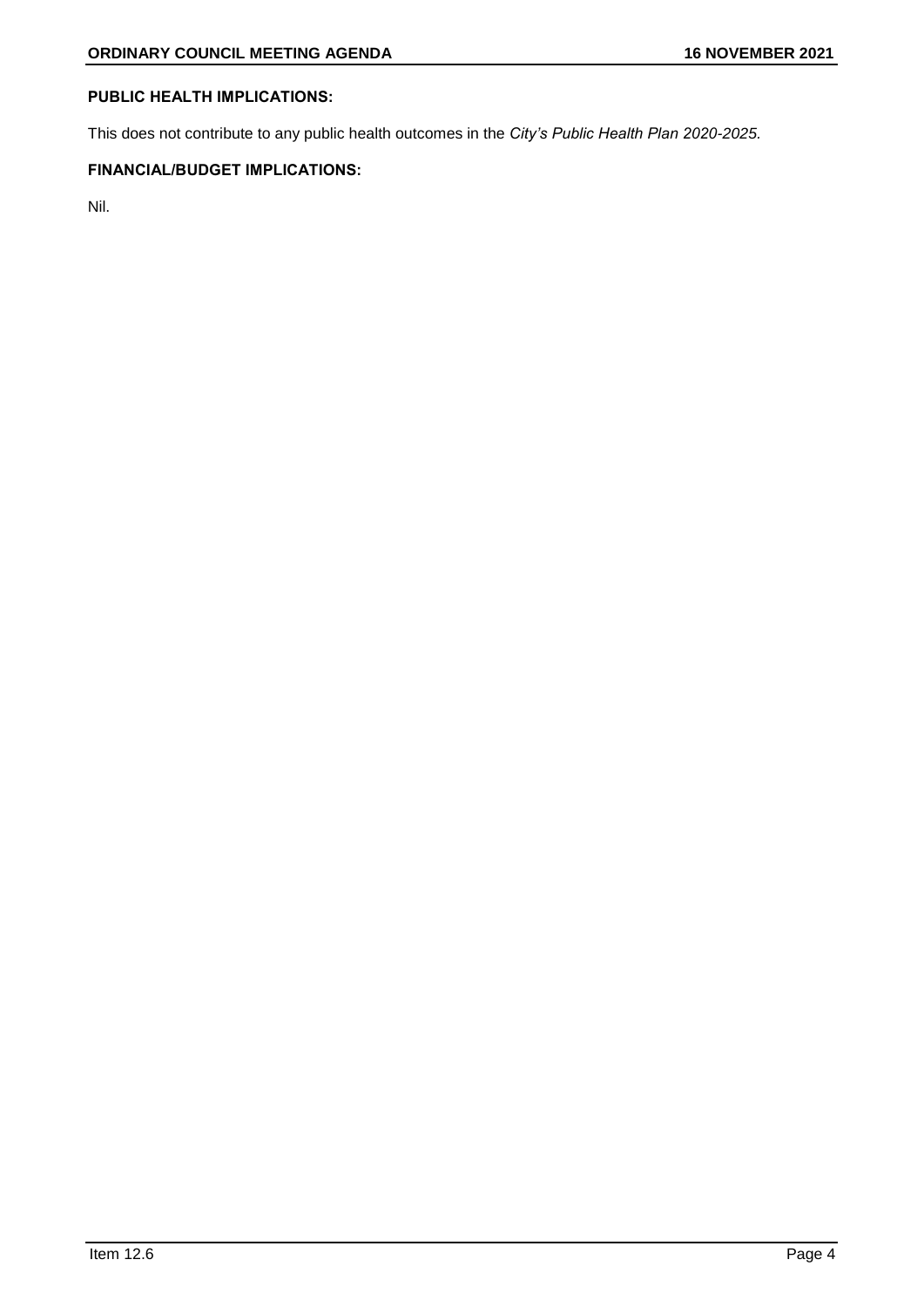# **AUDIT COMMITTEE TERMS OF REFERENCE**



### $\overline{1}$ . **OBJECTIVES**

The Audit Committee (Committee) provides independent advice and assurance to Council over the City of Vincent's (City's) risk management, internal controls, financial management and performance reporting

### **POWERS**  $2.$

- The role of the Committee is prescribed by the Local Government Act 1995 and Local Government (Audit) Regulations 1996.
- The Committee is to report to Council and provide appropriate advice and recommendations on matters relevant to its terms of reference. This is in order to facilitate informed decision-making by Council in relation to the legislative functions and duties of the local government that have not been delegated to the CEO
- The Committee is a formally appointed committee of the Council and is responsible to the Council
- The committee does not have executive powers or authority to implement actions in areas over which the CEO has legislative responsibility and does not have any delegated financial responsibility
- The Committee does not have any management functions and cannot involve itself in management processes or procedures.

### $3.$ **MEMBERSHIP**

- The committee shall comprise up to 7 members, consisting of:
	- Up to three external independent members; and  $\circ$
	- Elected Members from the City  $\circ$
- External independent members will be selected based on the following criteria:
	- A demonstrated high level of expertise and knowledge in financial management, reporting, governance and audit;
	- Relevant skills and experience in providing independent expert advice; and  $\circ$
	- They must be a resident or property owner within the City of Vincent.
- An external independent member will be a person with no operating responsibilities with the City, nor will that person provide paid services to the City either directly or indirectly.
- Appointments of external independent persons will be made following a public advertisement. The evaluation of potential members will be reviewed by the CEO and appointments will be approved by Council.
	- Council may terminate the appointment any member prior to the expiry of his/her term, if:
	- The Chairperson considers that the member is not making a positive contribution to  $\cap$ the committee; or
		- The member is found to be in breach of the City's Code of Conduct or a serious  $\circ$ contravention of the Local Government Act 1995; or
		- A member's conduct, action or comments brings the City of Vincent into disrepute.
- The CEO will appoint a Chief Audit Executive (CAE) to be responsible for internal audit and communication with the Audit Committee. The CAE must be independent of management of the financial functions. The CAE is not a member of the Audit Committee. The CAE has the following functions:
	- Communicates with the Audit Committee  $\circ$
	- Manages the induction of new members and any training during the membership  $\circ$ term:
	- $\circ$ Finalises the meeting agendas in consultation with the Chair;
	- Oversees the internal audit program and provides updates to the Audit Committee;  $\circ$
	- Prepares a forward agenda for the Audit Committee meetings each year; and  $\circ$
	- Provides updates on any external or performance audits or emerging issues.  $\circ$
- The CAE, CEO and any other staff as directed by the CAE will attend all meetings to provide advice and guidance to the committee, however the CEO and any other staff are

Page 1 of 3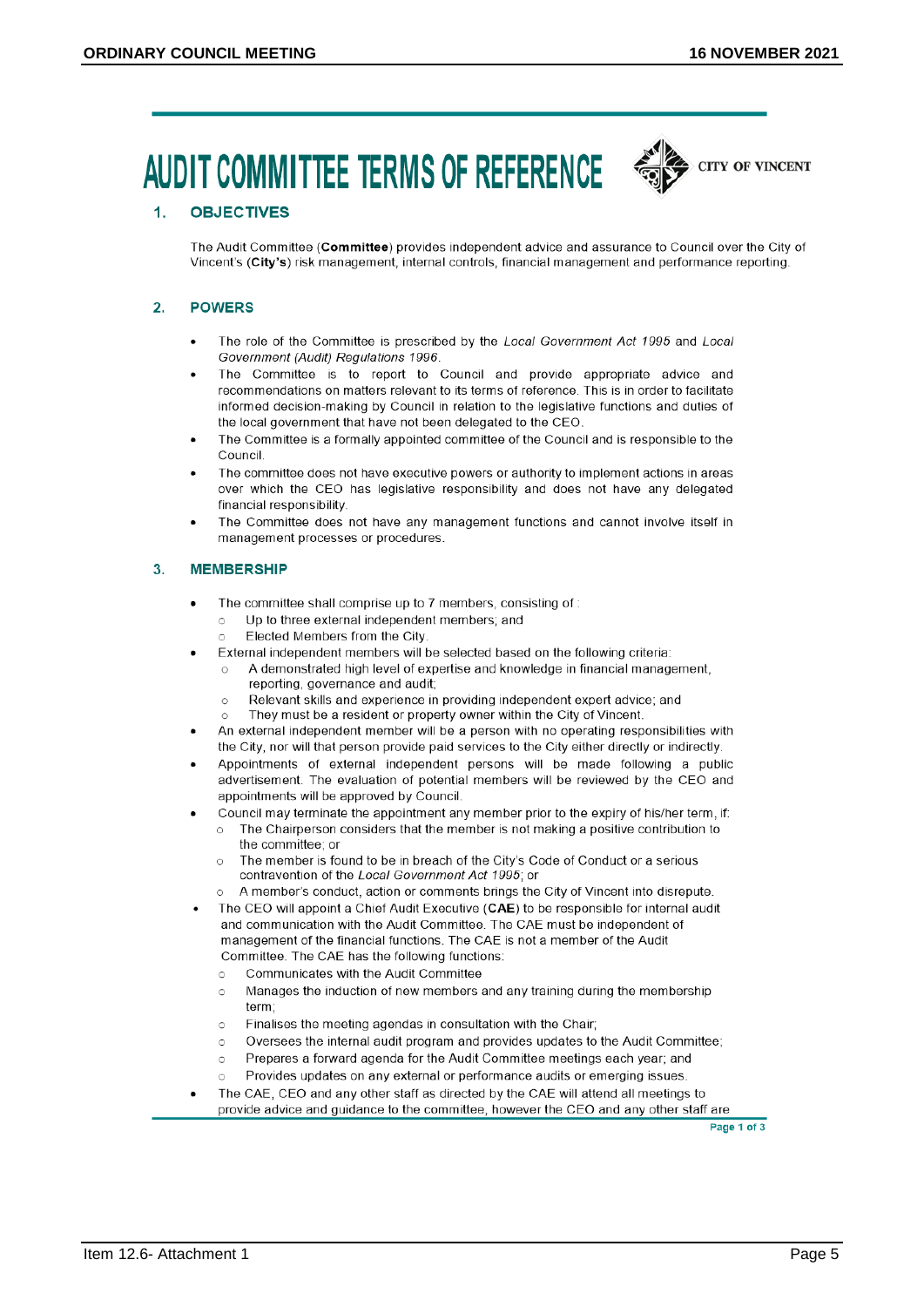not members of the Committee

- The City shall provide secretarial and administrative support to the Committee.
- Membership shall be for a period of up to 2 years terminating on the day of the Ordinary Council elections
- Members will be eligible for reappointment.
- Members will be entitled to receive reimbursement of reasonable expenses.
- Members will be provided with appropriate training and professional development to be determined by the committee and provided that adequate funds are available in the Council budget for this purpose.

### **CHAIRPERSON**  $\blacktriangle$

- The position of Chairperson shall be appointed by a vote of the committee following a call for nominations for the position;
- The Chairperson shall be appointed for a period of not more than 12 months, after which a new process of appointment shall occur;
- A Chairperson may be reappointed; and
- The Chairperson shall not be the Mayor.

#### **MEETINGS** 5.

- The Committee shall meet every two months and more regularly as required at the discretion of the Chairperson.
- An annual forward agenda will be prepared and approved by the Committee each year to govern the matters to be discussed at each meeting
- The agenda for each meeting will be finalised by the CAE in consultation with the Chair.
- The agenda for each meeting will be provided to the Committee members one week prior to the meeting

### **REPORTING** 6.

Reports and recommendations of each committee meeting shall be presented to the next ordinary meeting of the Council.

#### 7. **DUTIES AND RESPONSIBILITIES**

The duties and responsibilities of the Committee will be:

- provide guidance and assistance to Council as to the carrying out of the functions of the local government in relation to audits.
- meet with the auditor at least once in each year, prior to the auditor meeting with Council in accordance with section 7.12(A)(2) of the Local Government Act 1995, to ensure that:
	- the auditor is supported in carrying out his or her other duties under the Local  $\circ$ Government Act 1995
	- the audit is conducted successfully and expeditiously.  $\bigcap$
- examine the reports of the auditor after receiving a report from the CEO on the matters and:
	- determine if any matters raised require action to be taken by the local government;  $\circ$ and
	- ensure that appropriate action is taken in respect of those matters.  $\circ$
- review the report prepared by the CEO on any actions taken in respect of any matters raised in the report of the auditor and presenting the report to Council for adoption prior to the end of the next financial year or six months after the last report prepared by the auditor is received, whichever is the latest in time.
- monitor and advise the CEO on the scope of the internal audit plan and program and its effectiveness.
- review the appropriateness of special internal audit assignments undertaken by internal audit at the request of Council or CEO.
- review the level of resources allocated to internal audit and the scope of its authority.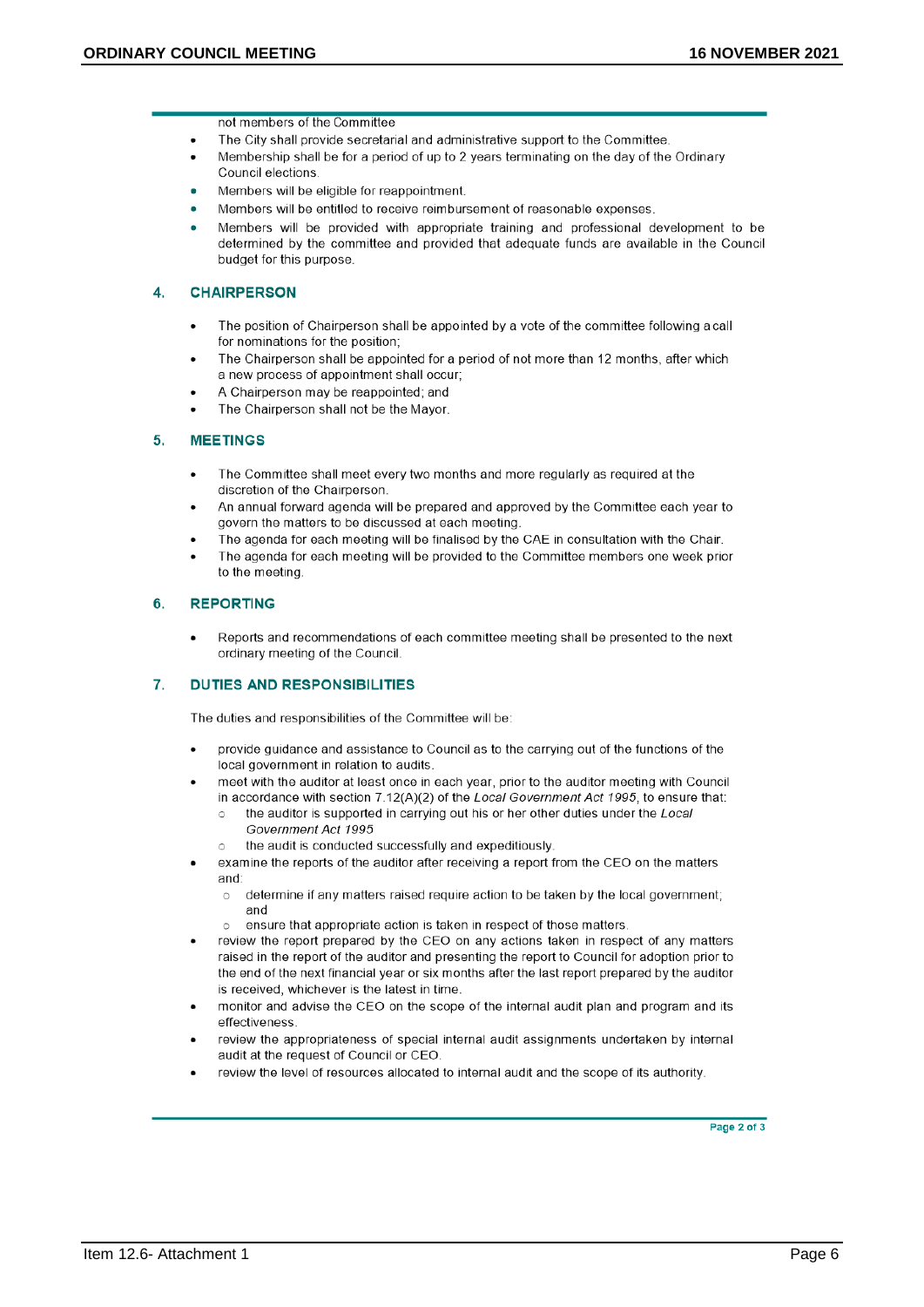- review reports of internal audits, monitor the implementation of recommendations made by the audit and review the extent to which Council and management reacts to matters raised
	- facilitate liaison between the internal and external auditor to promote compatibility, to the extent appropriate, between their audit programs.
	- review the local government's draft annual financial report, focusing on:
		- accounting policies and practices;  $\circ$
		- changes to accounting policies and practices;  $\circ$
		- the process used in making significant accounting estimates:  $\circ$
		- significant adjustments to the financial report (if any) arising from the audit process;  $\circ$
		- compliance with accounting standards and other reporting requirements; and  $\triangle$
		- $\circ$ significant variances from prior years.
	- consider and recommend adoption of the annual financial report to Council. Review any significant changes that may arise subsequent to any such recommendation but before the annual financial report is signed.
- address issues brought to the attention of the committee, including responding to requests from Council for advice that are within the parameters of the committee's terms of reference
- seek information or obtain expert advice through the CEO on matters of concern within the scope of the committee's terms of reference following authorisation from the Council.
- review the annual Compliance Audit Return and report to the Council the results of that review
- to monitor and advise the CEO when the CEO is carrying out functions in relation to a review under Local Government (Audit) Regulations 1996 regulation 17(1) and the Local Government (Financial Management) Regulations 1996 regulation 5(2)(c);
- oversee the implementation of any action arising from an audit that the City is required to take: or has stated it has taken or intends to take; or has accepted should be taken.

### 8. **DELEGATED AUTHORITY**

In accordance with section 7.1B of the Local Government Act 1995, the only powers and duties that can be delegated to a committee are any of the powers and duties of the local government under Part 7 of the Act; that is, those relating to audit. The Committee cannot on-delegate the powers and duties delegated to it. Council has not delegated any of its powers or duties to the Audit Committee.

Page 3 of 3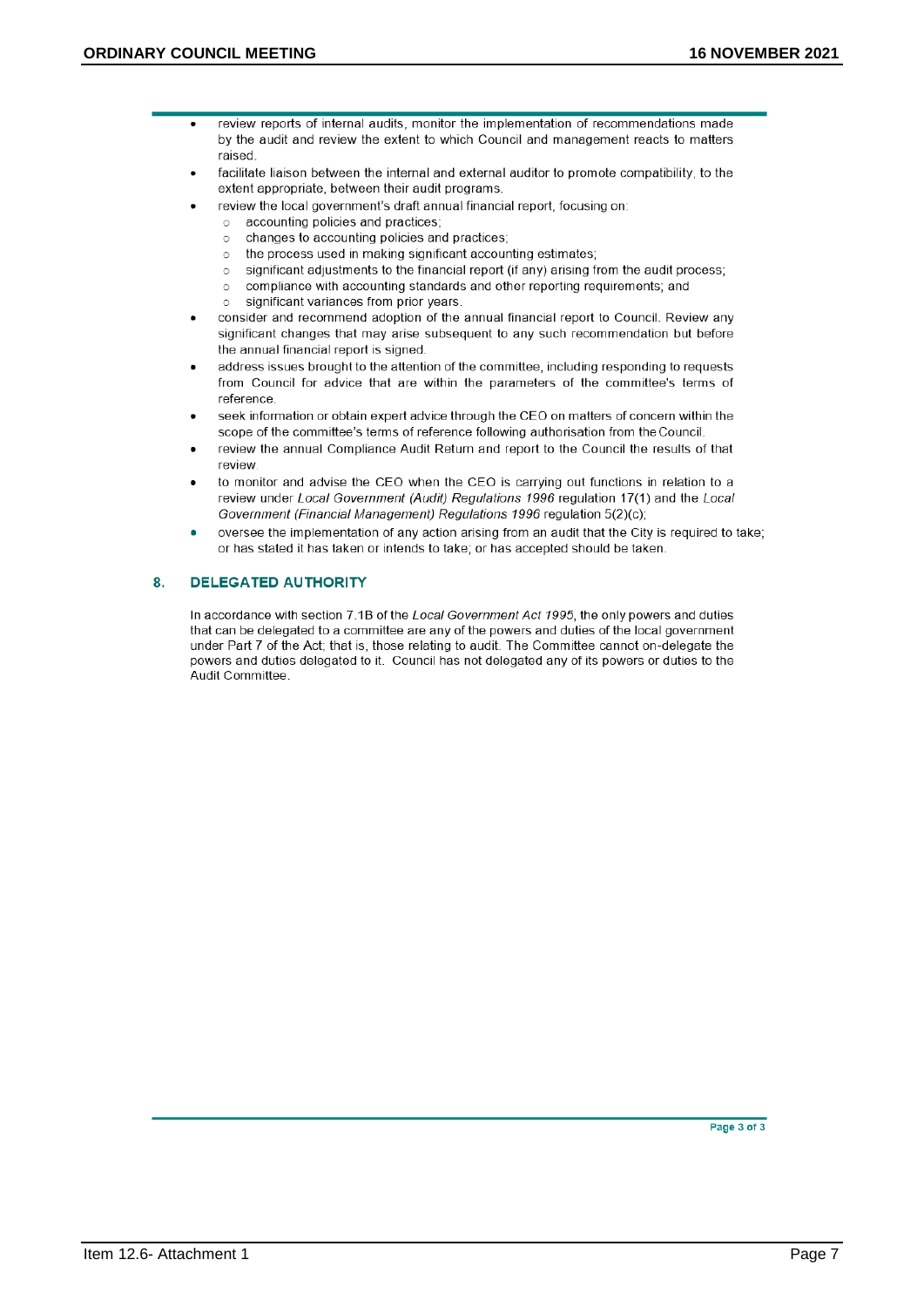| <b>Activity</b>                                                                                                                            |                  |
|--------------------------------------------------------------------------------------------------------------------------------------------|------------------|
|                                                                                                                                            | <b>Completed</b> |
| Authority, composition and meetings<br>Meet with all members of the City's Executive Management Team.                                      |                  |
| Read and understand the Audit Committee Terms of Reference                                                                                 |                  |
| Read the audit committee minutes for the last 2 years.                                                                                     |                  |
|                                                                                                                                            |                  |
| Review the Audit Committee Forward Agenda<br><b>External reporting</b>                                                                     |                  |
| Read and understand the City's summary of significant accounting policies                                                                  |                  |
| and significant judgements made in preparing the financial statements                                                                      |                  |
| Read and understand the City's legislative compliance requirements, as                                                                     |                  |
| set out in the City's Compliance Calendar and reported in the Compliance                                                                   |                  |
| Audit Return (CAR)                                                                                                                         |                  |
| Read the financial reports and any associated non-financial disclosures for                                                                |                  |
| the past 3 years                                                                                                                           |                  |
| <b>External Audit</b>                                                                                                                      |                  |
| Meet with senior members of the external auditor's audit team at the                                                                       |                  |
| entrance meeting (May)                                                                                                                     |                  |
| Read and understand the external auditor's findings and                                                                                    |                  |
| recommendations, and management's response for the last 3 years. This                                                                      |                  |
| includes any OAG performance audits.                                                                                                       |                  |
| <b>Internal audit</b>                                                                                                                      |                  |
| Meet with the Chief Audit Executive (head of internal audit) and internal                                                                  |                  |
| auditors (firm engaged for the internal audit, if applicable)                                                                              |                  |
| Review the City's internal audit plan                                                                                                      |                  |
| Read and understand the City's Audit Log                                                                                                   |                  |
| Read and understand the process for coordinating the planned activities of                                                                 |                  |
| internal audit and the OAG, and risk and compliance management,                                                                            |                  |
| including the reg 17 review                                                                                                                |                  |
| System of internal control and risk management                                                                                             |                  |
| Read and understand the City's risk management framework, including the                                                                    |                  |
| risk management policy and risk appetite and tolerance statements<br>Read and understand the City's processes for identifying and managing |                  |
| material risks including business, financial, legal and compliance risks,                                                                  |                  |
| including the reporting process via the Corporate Calendar                                                                                 |                  |
| Read any reports on suspected, alleged and actual frauds, thefts and                                                                       |                  |
| material breaches of laws for the last 3 years.                                                                                            |                  |
| <b>Compliance and ethics</b>                                                                                                               |                  |
| Read and understand the entity's processes for managing complaints and                                                                     |                  |
| public interest disclosures.                                                                                                               |                  |
| Attend a briefing or training on public sector probity and accountability                                                                  |                  |
| requirements, including ethical considerations.                                                                                            |                  |
| Fraud                                                                                                                                      |                  |
| Read and understand the City's fraud prevention and detection framework                                                                    |                  |
| and monitor suspected, alleged and actual instances of fraud.                                                                              |                  |
| Read any instances of fraud reported during the last 3 years.                                                                              |                  |
| <b>Related-party transactions</b>                                                                                                          |                  |
| Read and understand processes for related-party transactions.                                                                              |                  |
| Read related-party transaction reporting for the last 3 years.                                                                             |                  |
| <b>Governance framework</b>                                                                                                                |                  |
| Read and understand the City's governance framework                                                                                        |                  |
| Read and understand the organisational structure.                                                                                          |                  |
| Read and understand the City's delegation register.                                                                                        |                  |

# ANNEXURE 1: AUDIT COMMITTEE MEMBER INDUCTION CHECKLIST

Page 4 of 3